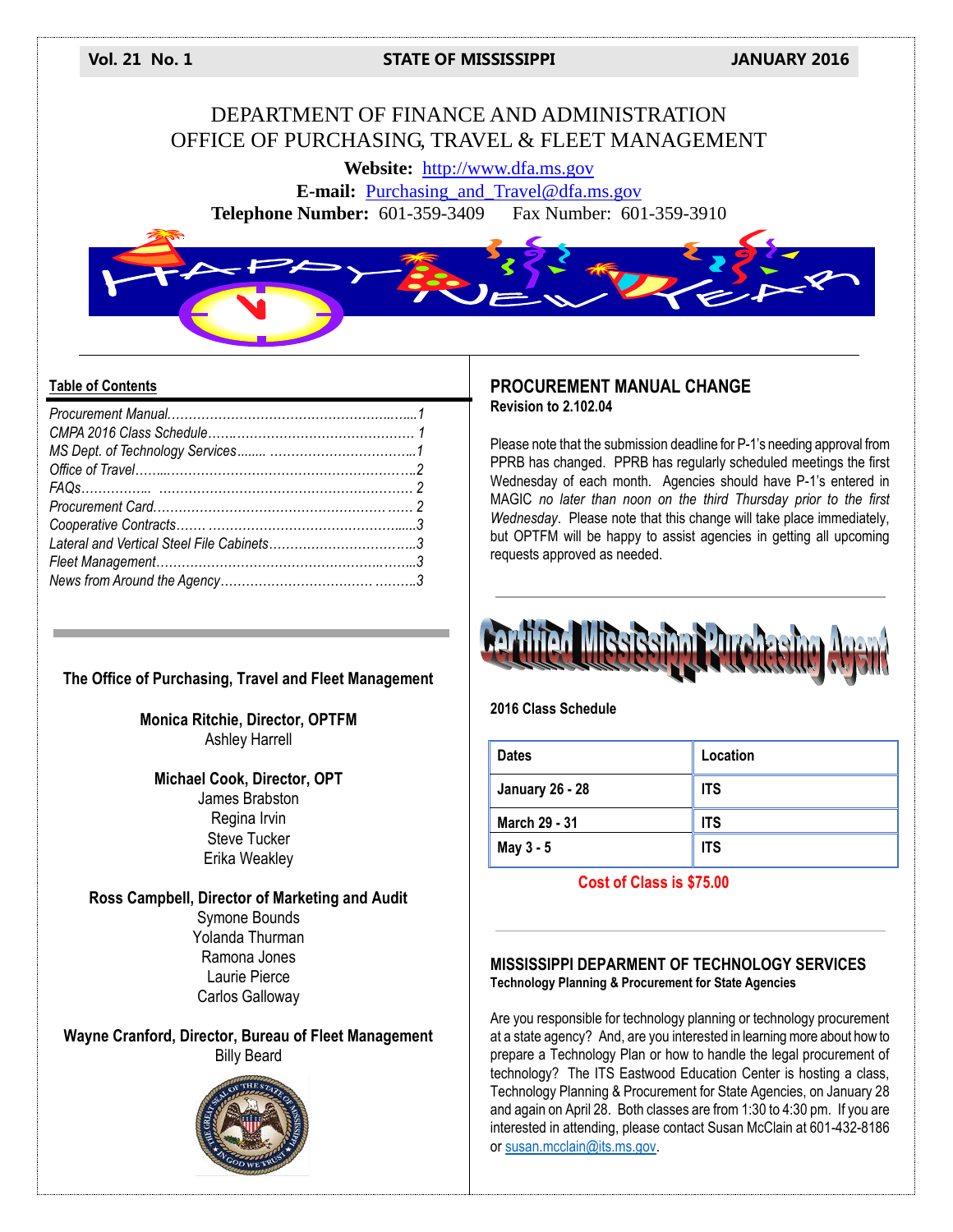#### **PURCHASING NOTES - JANUARY 2016**

## **Office of Travel**

#### **Mileage Reimbursement Change**

Section 25-3-41, Mississippi Code of 1972, mandates that State officers and employees traveling on official State business in their private automobile be reimbursed at the same rate federal employees are reimbursed for official federal business in private automobiles.

Th[e U. S. General Services Administration \(GSA\) website](http://www.gsa.gov/portal/content/100715) currently lists the following for Privately Owned Vehicles (POV) mileage reimbursement rates effective January 1, 2016. State officers and employees will be reimbursed at that same rate in compliance with Mississippi statutes.



**If you have any questions, please contact Laurie Pierce at 601- 359-3647 or via e-mail at [laurie.pierce@dfa.ms.gov.](mailto:laurie.pierce@dfa.ms.gov)**

**The Office of Purchasing, Travel, and Fleet Management is often asked questions regarding various topics. We would like to take this opportunity to share some of these questions and answers in our monthly newsletter.**

**Question: Someone else made my hotel reservations so my name is not on the receipt. The hotel won't budge in changing it. How can I get reimbursed?**

**Answer:** *Make a copy of your payment method. With a credit card statement, simply black out the account number and other transactions you prefer not to pass along. Write a memo and have it initialed by your supervisor and attach it to the Travel Voucher.* 

#### **Question: Can a Governing Authority purchase a vehicle within the county of the governing authority?**

**Answer:** *Governing Authorities may accept the lowest bid received froma vehicle dealer domiciled within the county for the purchase of a vehicle having a gross vehicle weight of less than 26,000 pounds that shall not exceed a sum equal to 3% greater than the price or cost which the dealer pays the manufacturer (Factory Invoice).*

*The purchase shall be made in accordance to statutory bidding and licensing requirements.*

*No purchase shall be made in excess of approved state contract price by any governing authority when the state contract dealer is domiciled in that county. If you have any questions contact BFM at 601- 359 -3409 or refer to MS Code 31- 7-18.*

**Question: If a State Agency gets a quote on a vehicle that is lower than state contract price can they get approval to purchase?**

**Answer***: State Agencies must purchase off the competitive bid State Vehicle contract.*

**Question: If there is a credit on my procurement card account, will my agency be issued a refund for that credit amount?**

**Answer:** *No, if there is a credit on any Pcard account, that credit will be issued to the control account. That credit, if cycled to the next month's bill, will be deducted from the total bill amount. Agencies only receive refunds for a credit on their account when they decide to close their master account.* 

#### **Question: When issuing an Invitation for Bid, what are the minimum documents that must be included in the bid packet/RFx?**

**Answer***: Section 3.106.03.2 of the Procurement Manual states: Invitations for bids* SHALL *include the following:* 

*(1) Instructions and information to bidders concerning the bid submission requirements, including the time and date set for receipt of bids, the address of the office to which bids are to be delivered, the maximum time for bid acceptance by the State, and any other special information.* 

*(2) The purchase description, evaluation factors, delivery or performance schedule, and such inspection and acceptance requirements as are not included in the purchase description.* 

*(3) The contract terms and conditions, including warranty and bonding or other security requirements, as applicable.*

## **Procurement Card**

When using a state issued procurement card, be sure to monitor vendor transaction receipts. If a vendor tells any state procurement card holder that they will be charged a fee for using their p-card (a credit card) instead of another form of payment, please inform the vendor that due to Mississippi Code section 31-7-9 (d), no state issued card can be charged a surcharge. In the event that a surcharge is charged to the account, please return to the vendor for a refund of the surcharge amount to be applied back to the card.

*According to MS Code 31-7-9 (d): In a sale of goods or services, the seller shall not impose a surcharge on a buyer who uses a state-issued credit card, procurement card, travel card, or fuel card. The Department of Finance and Administration shall have exclusive jurisdiction to enforce and adopt rules relating to this paragraph. Any rules adopted under this paragraph shall be consistent with federal laws and regulations governing credit card transactions described by this paragraph. This paragraph does not create a cause of action against an individual for a violation of this paragraph.*

For any additional information, questions, and/or concerns, feel free to contact Symone Bounds, Procurement Card Administrator at [Symone.Bounds@dfa.ms.gov](mailto:Symone.Bounds@dfa.ms.gov) or 601-359-9373 or Ross Campbell, Director of Marketing and Audit a[t Ross.Campbell@dfa.ms.gov](mailto:Ross.Campbell@dfa.ms.gov) or 601-359-2004.